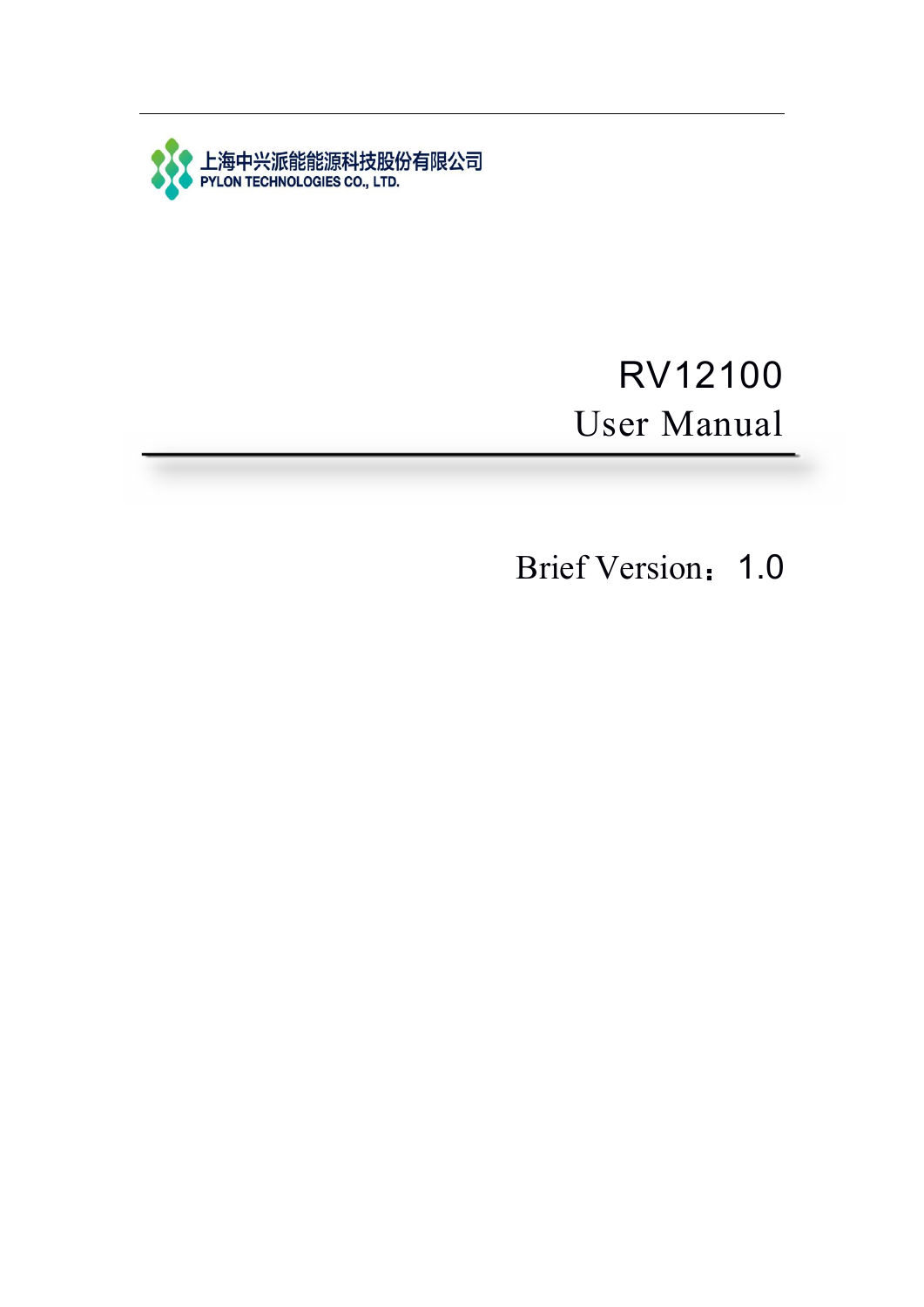# Content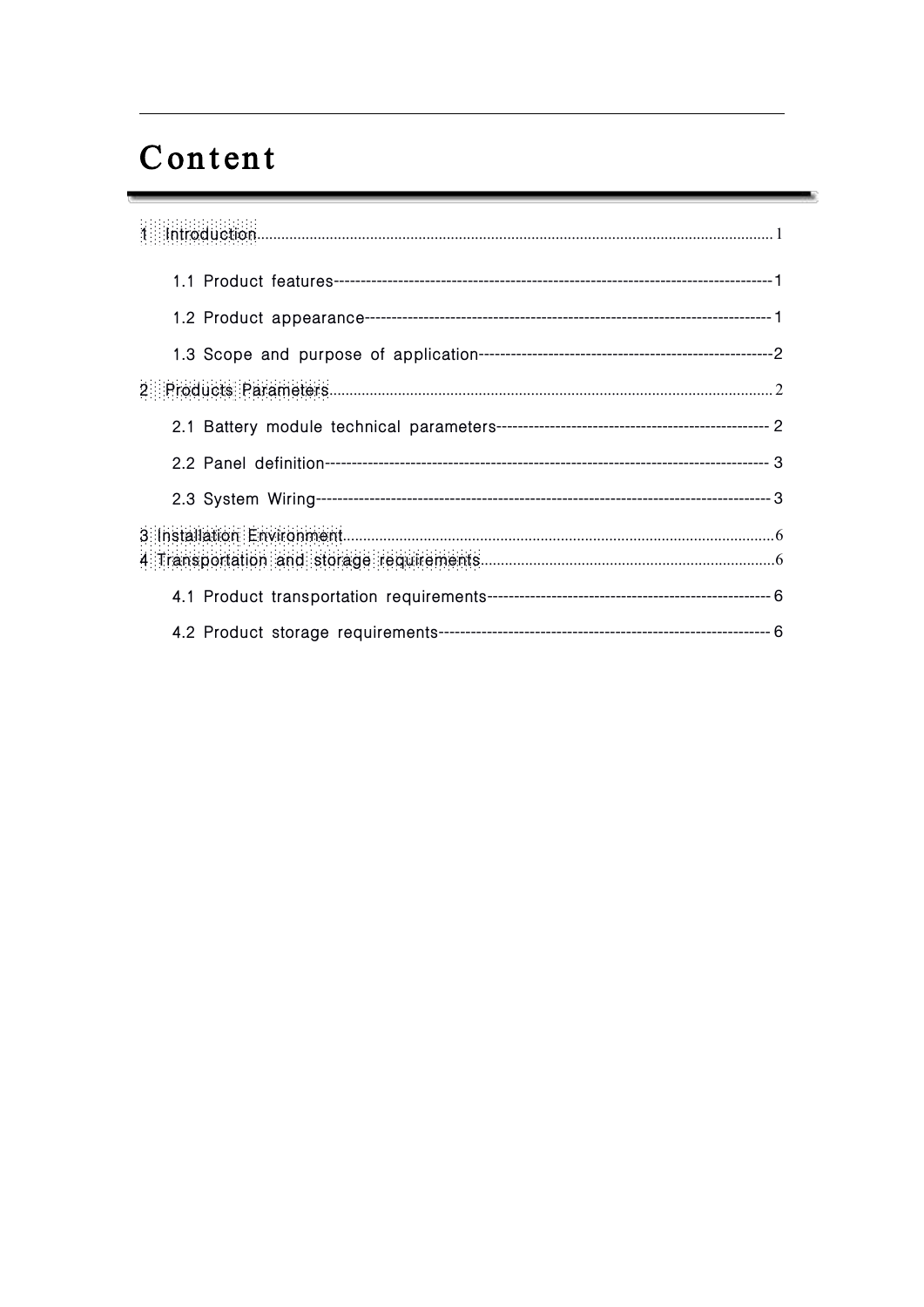# **Product introduction**

## 1.1 Product features

The lithium iron phosphate battery adopts the modular series design, through the reliable BMS system and high-performance equalization technology, the whole system has the characteristics of flexible configuration and high reliability. It is widely used in home energy storage, power grid energy storage, photovoltaic energy storage, data room and other applications requiring high-voltage platform batteries.

- Voltage platform: 12V;
- High C rate: the output power reaches sustained 1C;
- High safety: lithium iron phosphate battery is safe and reliable;
- High reliability: interactive cooperative guarantee mechanism is adopted to improve system reliability;
- Minimalist design: bolt design of positive and negative terminals with strong adaptability;
- Battery status information display, SOC display;
- Ultra-long cycle life: 3000 cycles;

### 1.2 Product appearance

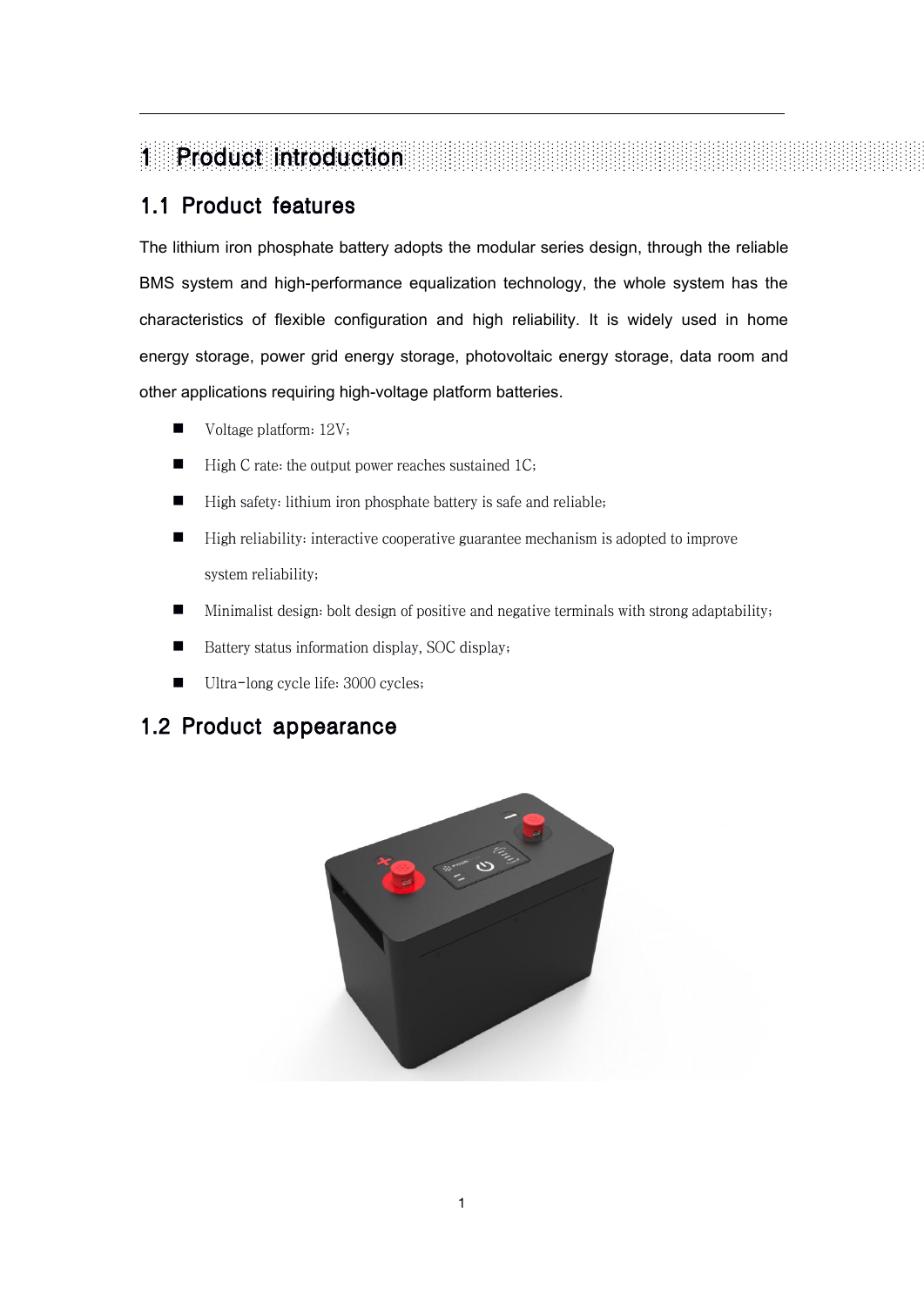## 1.3 Scope and purpose of application

This battery is mainly used for RV battery (replacing traditional lead-acid battery), 12V battery application, electric car, yacht.etc

# Product parameters

## 2.1Battery module technical parameters

|                  | recentrical parameters of battery      |                                   |  |  |  |  |
|------------------|----------------------------------------|-----------------------------------|--|--|--|--|
| NO               | Item                                   | Value                             |  |  |  |  |
| $\mathbf{1}$     | Nominal capacity                       | 100 Ah                            |  |  |  |  |
| $\,2$            | Nominal voltage                        | 12.8Vdc                           |  |  |  |  |
| $\,3$            | Voltage range                          | DC 10V ~14.8V                     |  |  |  |  |
| 4                | Continuous charging current            | DC 50A                            |  |  |  |  |
| $\mathbf 5$      | Continuous discharging current         | <b>DC 100A</b>                    |  |  |  |  |
| $\,6$            | Working temperature                    | $-20^{\circ}$ C ~ 50 $^{\circ}$ C |  |  |  |  |
| $\,7$            | Humidity                               | $5\sim 95\%$                      |  |  |  |  |
| $8\,$            | Cooling                                | Natural cooling                   |  |  |  |  |
| $\boldsymbol{9}$ | Dimension                              | 300mm*173mm*220mm                 |  |  |  |  |
| 10               | Weight                                 | $\leq 15$ kg                      |  |  |  |  |
| $11\,$           | IP rate                                | IP <sub>20</sub>                  |  |  |  |  |
| 12               | Communication                          | Optional                          |  |  |  |  |
| $13\,$           | Parallel Connection                    | Support                           |  |  |  |  |
| 14               | Reverse Connection function<br>Support |                                   |  |  |  |  |

Table 4 -Technical parameters of battery module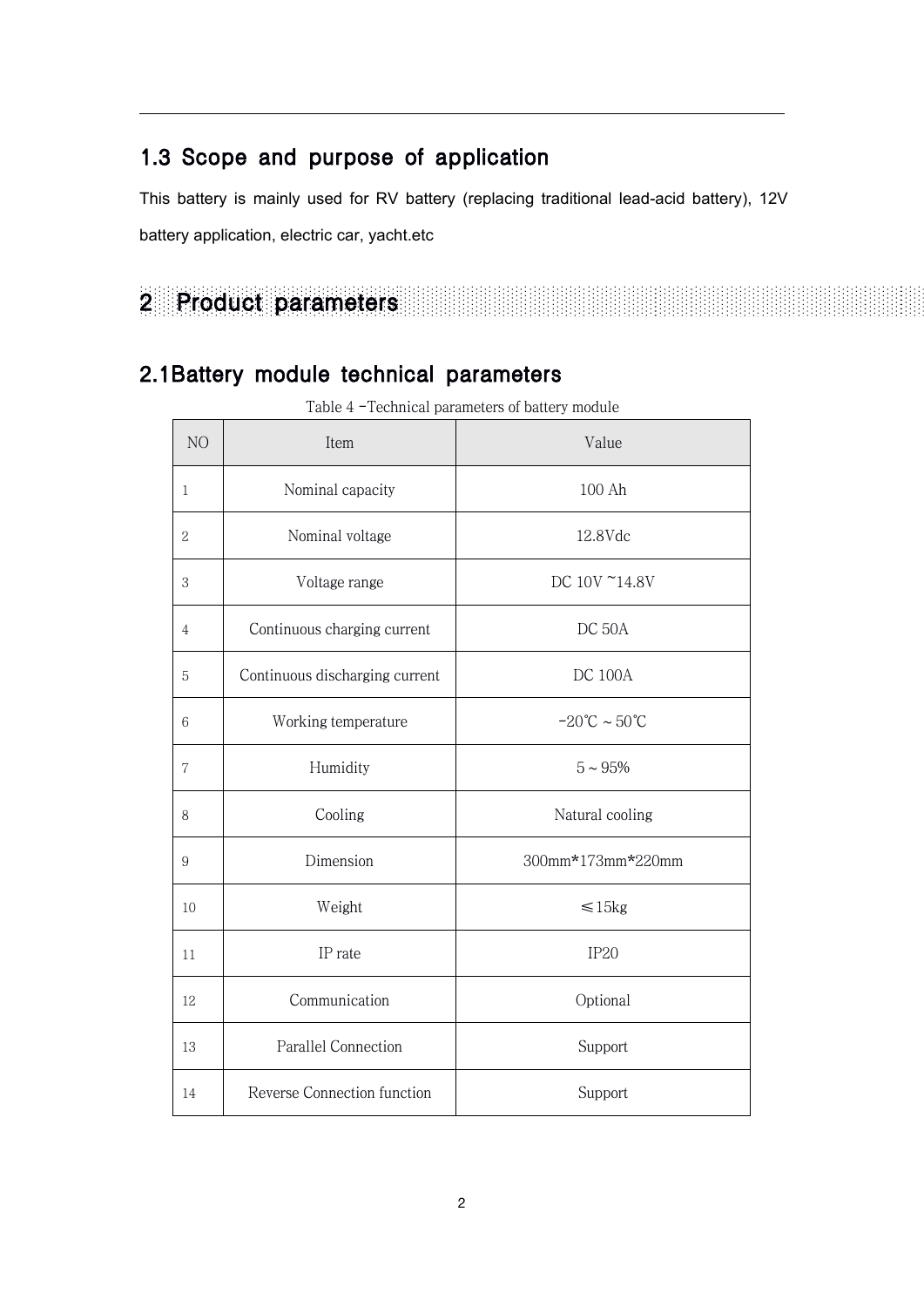## 2.2 Panel definition



Battery switch:

Press the Power Button for "1S" and the battery will start up. Long press the Power Button "3S" to turn off the battery.

Self-check lamp status: When the initial self-check is completed, all lights will be turn on for a while and then return to the normal display state.

|              |            | <b>Status</b>  |            |                  | <b>SOC</b>       | Remark           |                  |                                                        |
|--------------|------------|----------------|------------|------------------|------------------|------------------|------------------|--------------------------------------------------------|
| <b>State</b> | <b>Soc</b> | $\bullet\star$ | $\star$    | SOC <sub>4</sub> | SOC <sub>3</sub> | SOC <sub>2</sub> | SOC <sub>1</sub> |                                                        |
|              |            | Run            | <b>ALM</b> |                  |                  |                  |                  |                                                        |
| Turn off     |            |                |            |                  |                  |                  |                  | All off                                                |
|              | 0%-25%     | $\bullet$      |            |                  |                  |                  | $\bullet$        | SOC Light<br>All<br>is solid                           |
|              | 26%-50%    |                |            |                  |                  | $\bullet$        | a b              |                                                        |
| Idle         | 51%-75%    |                |            |                  | $\bullet$        | $\bullet$        | D                |                                                        |
|              | 76%-100    |                |            |                  |                  |                  |                  |                                                        |
|              | %          |                |            |                  |                  | $\bullet$        |                  |                                                        |
|              | 0%-25%     | ●              |            |                  |                  |                  | $\star$          | The SOC top<br>one is<br>flashing, others<br>are solid |
|              | 26%-50%    |                |            |                  |                  | $\star$          |                  |                                                        |
| Charge       | 51%-75%    |                |            |                  | $\star$          | $\bullet$        | $\bullet$        |                                                        |
|              | 76%-100    |                |            | $\star$          |                  | $\bullet$        |                  |                                                        |
|              | %          |                |            |                  |                  |                  |                  |                                                        |
|              | 100%-76    | $\bigstar$     |            |                  |                  | $\bullet$        |                  | The Run light                                          |
| discharge    | %          |                |            |                  |                  |                  |                  |                                                        |
|              | 75%-51%    |                |            |                  | o a              | $\bullet$        | $\bullet$        | is flashing                                            |
|              | 50%-26%    |                |            |                  |                  | o.               |                  |                                                        |

Please refer to the table below for normal display state: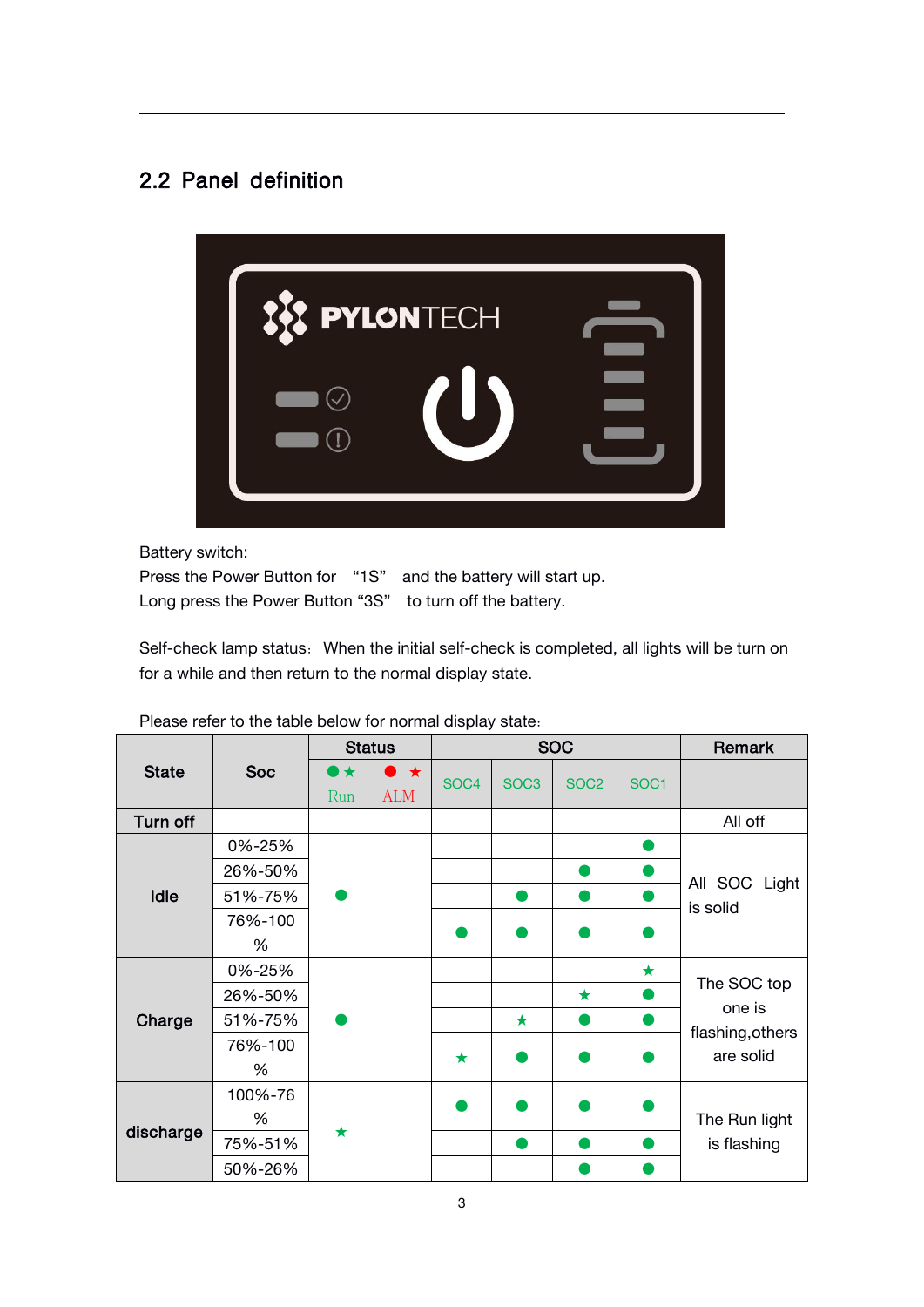|                | 25%-0%  |   |  |                        |               |  |               |              |
|----------------|---------|---|--|------------------------|---------------|--|---------------|--------------|
|                | Alarm   |   |  |                        | The protected |  |               |              |
| Alarm          |         |   |  |                        |               |  |               | state can be |
|                |         | ★ |  | According to Soc state |               |  | released upon |              |
|                |         |   |  |                        |               |  | reaching the  |              |
|                |         |   |  |                        |               |  | recovery      |              |
|                |         |   |  |                        |               |  |               | condition    |
| <b>Protect</b> | Protect |   |  |                        |               |  |               | Hardware     |
|                |         |   |  |                        |               |  |               | damaged      |

Indicator light description:

- ●: Green light solid
- ★: Green light flashing (2S flashing)
- $\star \star$ : Green light flashing (4S flashing)
- ●: Red light solid

Red light flashing (2S flashing)

 $\star \star$ : Red light flashing (4S flashing)

### 2.3 System wiring

#### 2.3.1 Parallel connection

Before wiring the battery model, Make sure all batteries are turned off .Follow the steps shown below for wiring, with all positive poles together and all negative poles together.<br>Then press any battery' Power button and the other batteries will turn on automatically.



Notice:

- 1、 The number of parallel connections is limited to 8 pcs.
- 2、 Ensure that the voltage difference between the batteries should not exceed 0.5V before connection.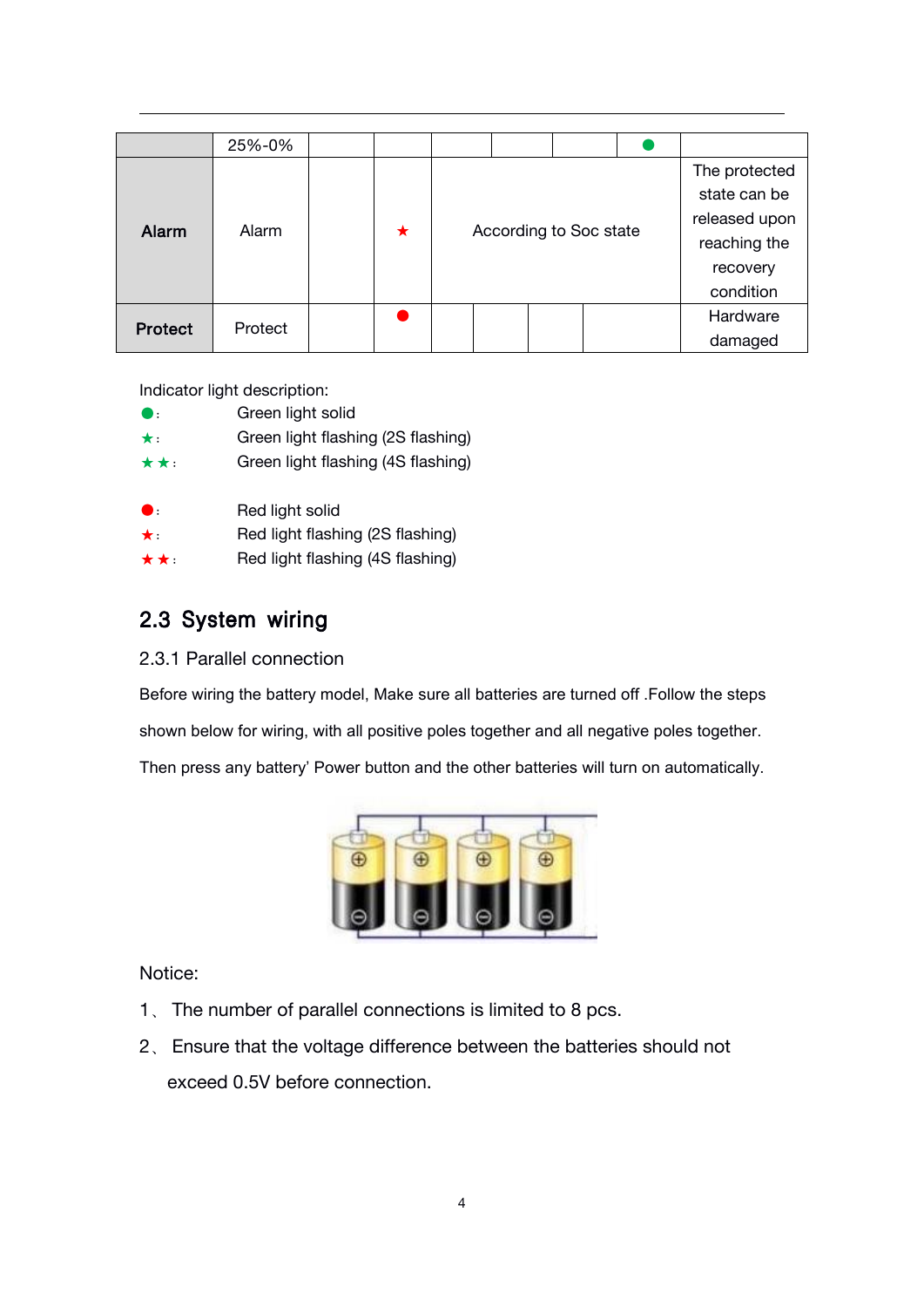- 3、 Each set of the battery external cables should have the same wire diameter and length. This keeps the current flow of each battery consistent during operation.
- 4、 When 2~4 battery are connected in parallel, the charge-discharge current shall not exceed 0.5C of the Total current.

#### 2.3.2 Series Connection

Before wiring the battery model, Make sure all batteries are turned off .Follow the steps shown below for wiring.Then press any battery' Power button one by one.



#### Notice:

- 1、The number of series connections is limited to 2 pcs,24V.
- 2、Each battery should have the same capacity and the same voltage.

Otherwise it will affect subsequent use.If not, please first connect the battery in parallel to internal balance and then use it in series.

3、If one battery goes into protective mode, the whole system will shutdown.

4、Each set of the battery external cables should have the same wire diameter and length. This keeps the current flow of each battery consistent during operation.